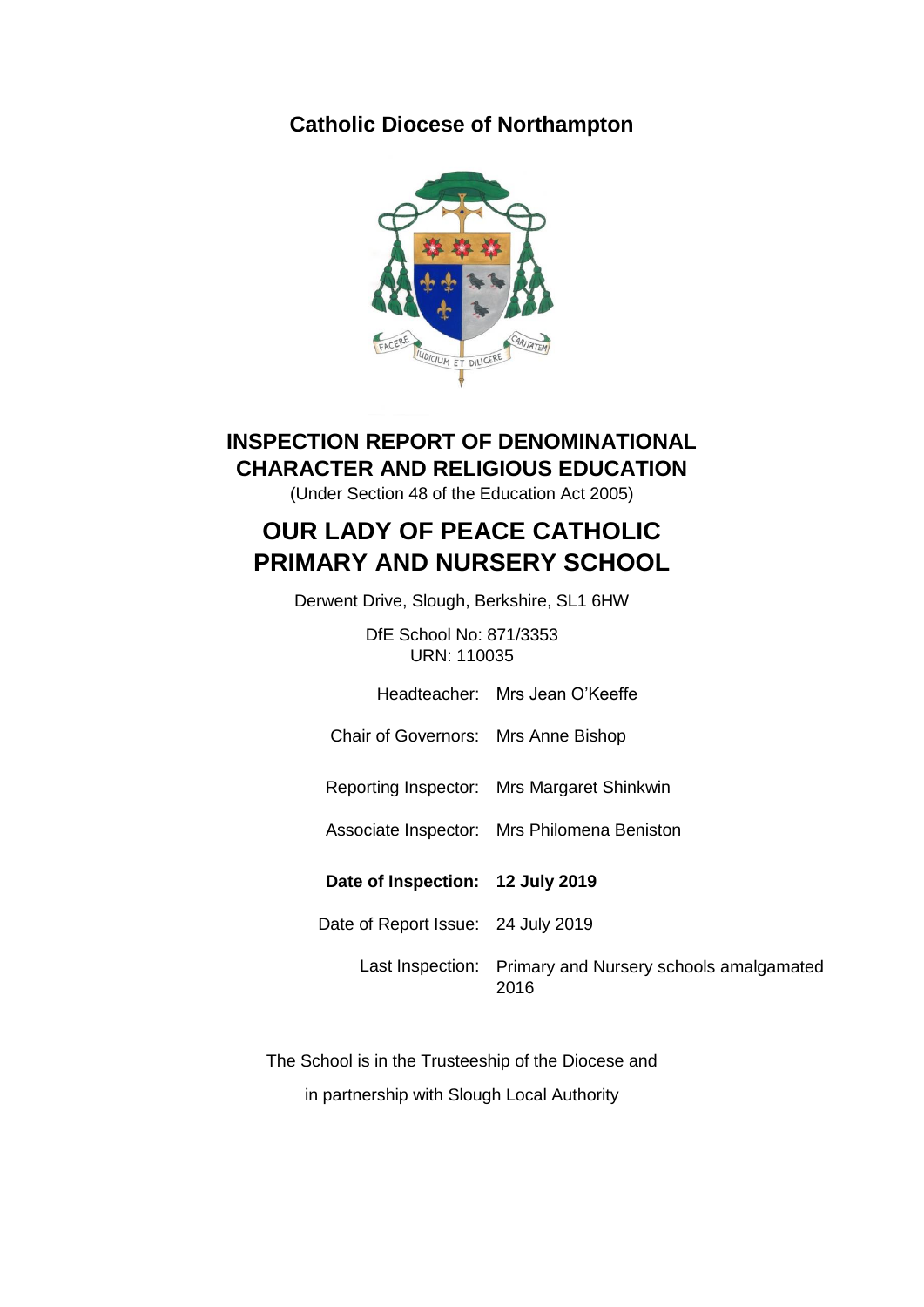### **Information about the school**

Our Lady of Peace Catholic Primary and Nursery school is situated within a housing estate in Burnham, Buckinghamshire, and forms part of the St Peter's Partnership which links all Slough Catholic schools. There are 630 children on roll aged 3-11 with 60 in the nursery. Just over 42% of children have English as an additional language and 64% are Catholic, a declining percentage, who attend the church of Our Lady of Peace. 24 teachers teach RE of whom 14 are Catholic. At present the headteacher is the RE leader though a new appointment has been made for September. The amalgamation of Our Lady of Peace Junior and Infant school, initiated in 2016, has been very successfully achieved, the present headteacher having been appointed from the leadership of the infant and nursery school.

### **Key grades for inspection**

1: Outstanding 2: Good 3: Requires improvement 4: Inadequate

### **Overall effectiveness of this Catholic school Grade 1 Grade 1**

Our Lady of Peace is an outstanding Catholic school. The headteacher, strongly supported by her dedicated team of senior leaders and governors, communicates her vision of God's love embracing every member of the community and instils in her pupils the habit of prayer and care for each other. The school has been on an academic and spiritual journey since its amalgamation in 2016 and much has been accomplished in the intervening years. The senior leadership team have worked tirelessly to achieve the now seamless transition and the school as it is today is a tribute to their efforts. Children are at ease in their environment which gives them the confidence to learn and take risks without fear of ridicule. Pupils have a good knowledge and understanding of their faith and contribute enthusiastically in lessons and collective worship. New staff are inducted so that they feel valued and the chaplaincy team ensure that they are welcomed into the community. The excellent pastoral care is much appreciated by parents who have written that "the caring ethos produces caring children, polite and thoughtful. We see children of fourteen and fifteen years old and you can easily identify the Our Lady of Peace pupils".

### The school's capacity for sustained improvement **Fig. 3** Grade 1

The school has an excellent capacity for sustained improvement. It has not received a full diocesan inspection since the amalgamation but an Interim Monitoring Visit in 2017 identified areas for progress in the monitoring of teaching and learning, to develop the school environment to further enhance the Catholic life of the school and to continue to implement strategies to bring the two schools together.

All have been addressed, the last being very successfully completed. The environment has been considerably improved and there are plans to develop the grounds and buildings still further. Tracking and monitoring are now well-established features of assessment both by senior leaders and governors. They are aware of the deficiencies and have plans in place to rectify them.

The headteacher has a clear vision of how the Catholic life and collective worship, excellent though they are, can be further enhanced for the greater benefit of the pupils. Increased participation, perhaps at younger ages, will be encouraged in collective worship. There is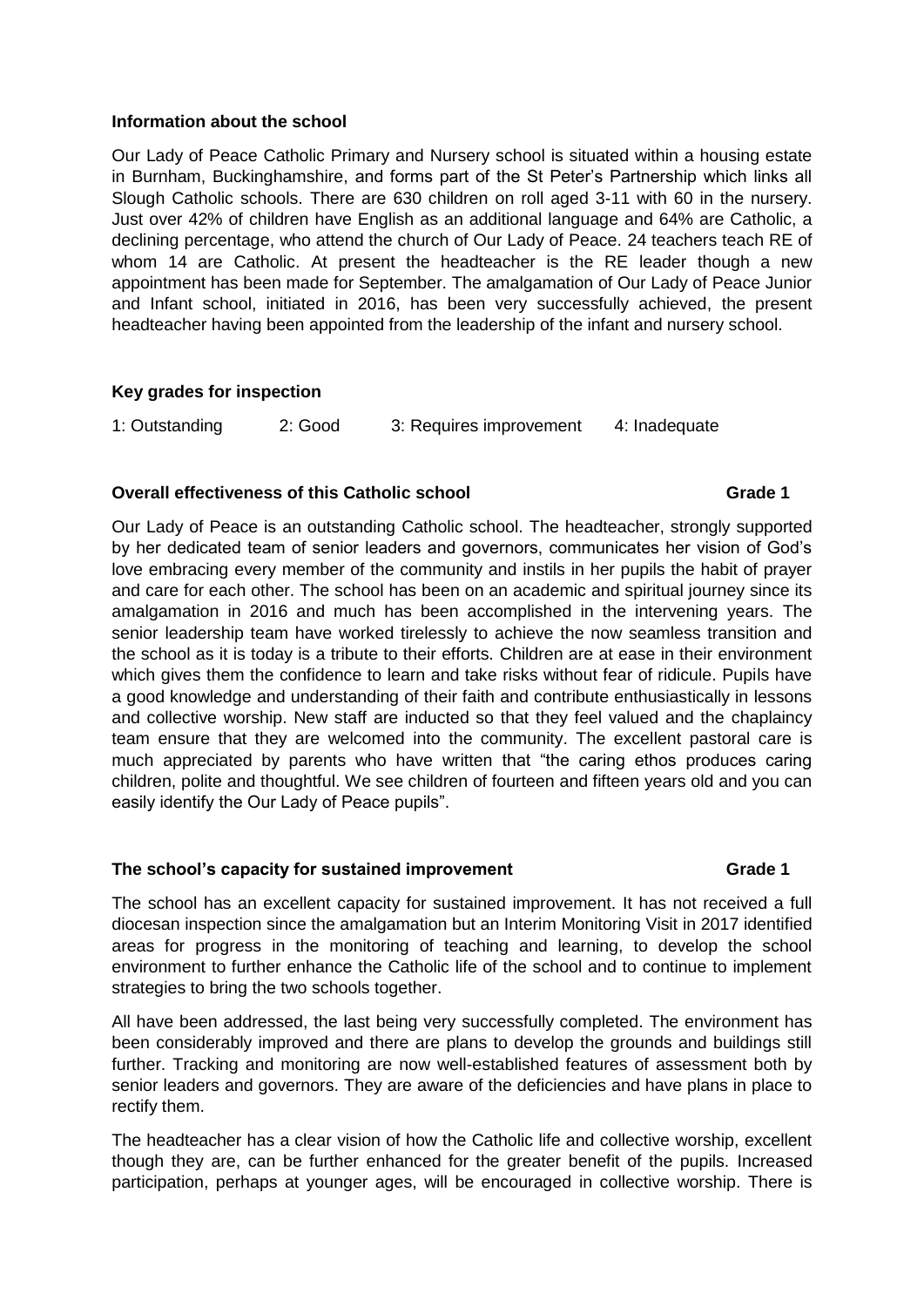also a plan to train a chaplain within school and consider a member of senior leadership team to start the 'National School of Formation' programme. Other initiatives are envisaged to extend and deepen the spiritual understanding of the pupils.

School leaders have an outstanding capacity to maintain effectiveness and have the energy and passion to put in place their ambitious plans. This dedicated team, ably supported and challenged by the governors, have the knowledge and experience to identify their targets and how to achieve them.

### **What the school should do to improve further**

- Continue to take steps to close the gap between all disadvantaged and nondisadvantaged pupils, including SEN and non-SEN pupils.
- Expand further the opportunities to work in partnership with other schools so that teachers may observe and learn best practice for the benefit of the pupils in their own schools.
- Promote greater creativity in the teaching of religious education through the study of other areas of the curriculum

### **Catholic Life Grade 1**

The contribution and participation of the pupils in the Catholic life of the school are excellent. Every child has a fluent knowledge of the mission statement which they helped to compose when the junior and infant schools integrated in 2016. They can proudly recite "With Christ in our hearts, together we grow" as a response to intercessions at Mass and at their Gospel Assembly, and they recognise its significance not only in prayers and religious lessons but in their interaction with each other in all areas of life, in school and outside. Displays and posters in classrooms, assembly hall and passages are constant reminders of the message. All classrooms have a beautifully presented prayer table with liturgically appropriate coloured cloths. Faith ambassadors change these as one of their duties which include leading the Gospel Assembly and offering holy water at the hall doors. Each class has the name of a saint whose life the pupils study at the beginning of the year. The behaviour of the children as they enter and leave assembly and liturgical services is exemplary as they appreciate, in the words of a Year 3 girl, that "this is a time we give to Jesus who loves us". Children visit the outside prayer areas and Stations of the Cross in the school grounds; they enjoy raising money for various charities including CAFOD, Macmillan and Daisy's Dream and St Alban's, their partnership school in Africa.

The quality of provision for the Catholic life of the school is outstanding. The values of the school are manifest across every aspect of learning and spiritual development throughout the community. Pastoral care is highly regarded by parents who speak warmly of the strong and loving relationships between the staff and the children and between the children themselves across the age range. They comment on the welcome they always experience and the open invitation to school events including values assemblies and Masses. The Faith ambassadors offer hospitality after these services. Parents are kept informed of their child's progress in RE and of the forthcoming topics in PSHE and SRE. Meetings are held in advance of lessons where issues can be discussed with staff and other parents. The school council is enthusiastic in promoting protection of the environment as God's creation and in representing the concerns of their classmates. Members of staff are supported on their spiritual journey by the weekly prayer meetings led by the headteacher. The chaplaincy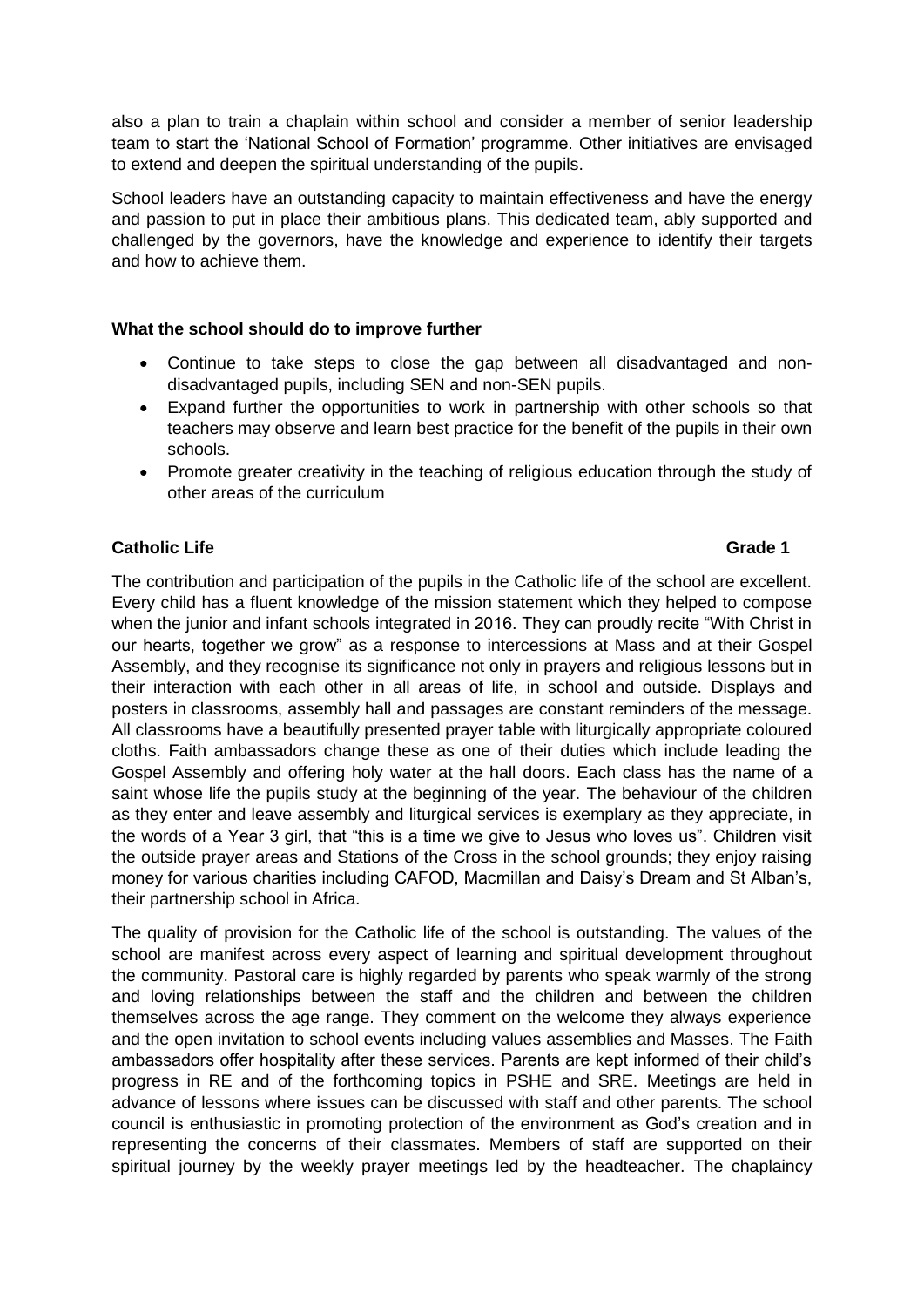team, which an increasing number of teachers have joined, cares for the emotional and mental well-being of both staff and pupils through such initiatives as the prayer and nurture groups, where all who are in need feel heard and healed. Fr Andy, the RE Link governor and a regular visitor to Our Lady of Peace, gives advice and direction to the chaplaincy team which is growing in influence and effectiveness. Each member has a specific role which is performed with love. Other schools in the area have learned from the team.

Leaders and governors are outstanding in their promotion, monitoring and evaluation of the Catholic life of the school. There has been a significant change of governors, as there has been of staff, since the amalgamation in 2016 and the present chair has been in post one year. She takes her responsibilities extremely seriously and is attending relevant courses to extend her knowledge. She and the other governors attend school events regularly, particularly the Masses, assemblies, the crowning of Mary and the Celebration of Light on 31<sup>st</sup> October. The senior leadership team, the staff and the governors all contribute to the SEF-RE, the RE development plan and policies. The budget allocated to RE by the senior leaders and approved by the governors reflects the importance they attach to the subject and resources are regularly reviewed. Professional development opportunities are made available to all staff and training is at least termly both by the diocese and within school. Governors keep abreast of progress through learning walks, lesson observations, conversations with staff and reading the responses to parent and pupil questionnaires.

### **Religious Education Grade 1**

The extent to which pupils achieve and enjoy their learning in religious education is very good in the majority of lessons. Pupils engage in the topic and answer questions enthusiastically and thoughtfully. They work well in pairs and groups, sharing ideas, listening to each other respectfully, deepening their knowledge and understanding. Lessons are wellplanned; teachers' questions are focused and they stimulate pupils to make perceptive comments and to challenge themselves. Tasks are differentiated so that children feel excited and energised by their progress. They relish responding to activities which extend their thinking within the discipline of time restrictions. Learning was evident in every observed lesson. Pupils' books indicate the care they take over their work; presentation is very good and reflects the high expectations of staff and of the children. Questionnaires monitor pupils' enjoyment and feeling of achievement in RE. The most recent was overwhelmingly positive in its responses.

All teaching is at least good and much is outstanding. Links are made to previous lessons so that learning is consolidated and extended. A variety of resources including video clips, photographs and music ensures that the interest of the pupils is sustained and that learning is reinforced. Teachers are confident in their subject knowledge which is strengthened by attendance at training courses on Come and See modules delivered both by NORES (Northampton Diocesan Office) and by the RE lead within school. They plan together so that across year groups and key stages consistent progress is made and monitored and children monitor their own progress by referring to the programme at the front of their books and ticking the level of attainment. Religious vocabulary is modelled and is repeatedly used so that meaning becomes embedded. Year 3 children are able to refer spontaneously in conversation to parables they know and to show the relevance in their own lives. Tracking and book moderation, in collaboration with the diocese, are regular and measures are in place to improve further the assessment process. The school is aware of the gap in attainment between disadvantaged and non-disadvantaged pupils and is driving forward strategies to close this.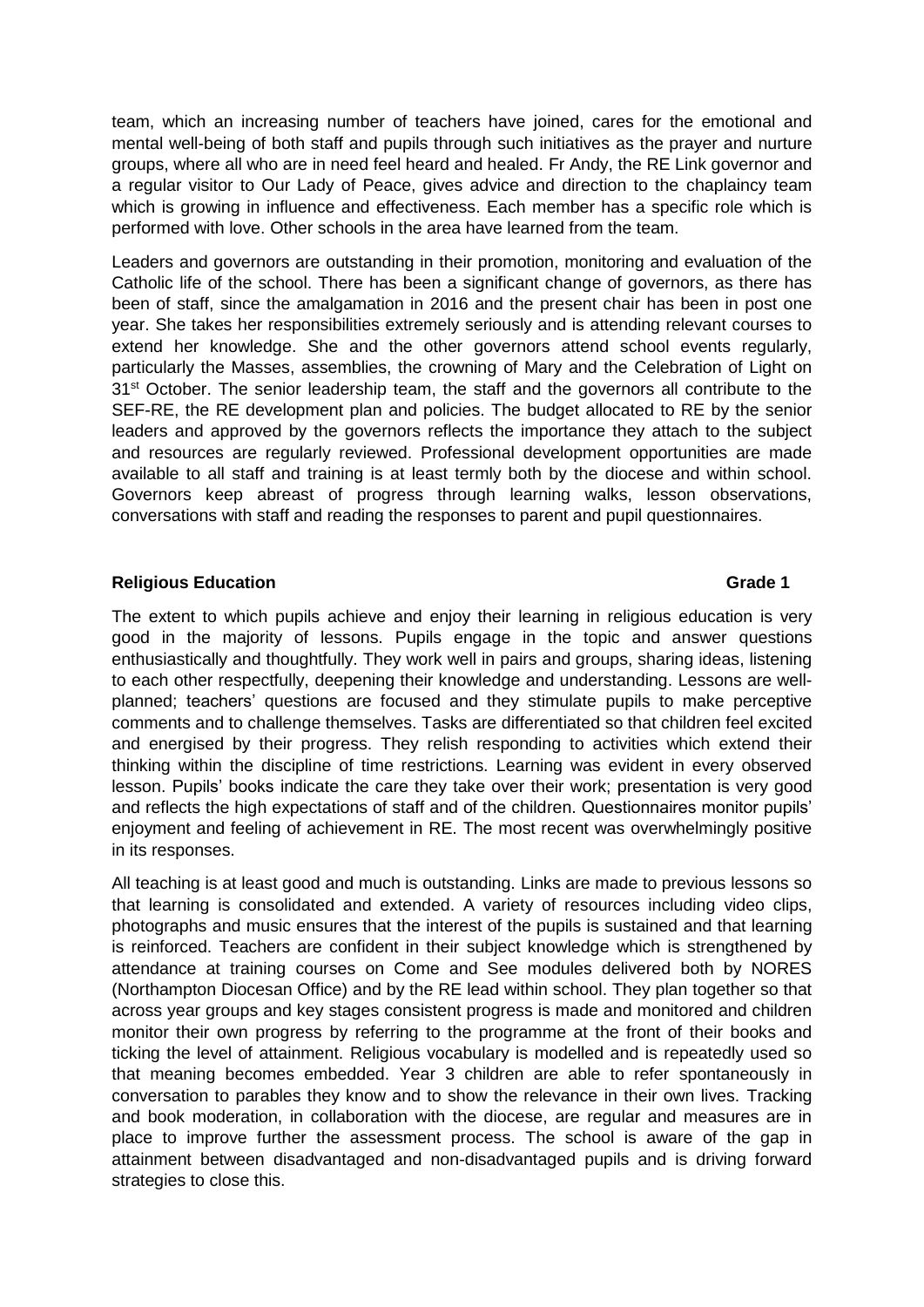School leaders and governors are strong in their commitment to the Catholic mission of the school and ensure that the requirements of the Bishops' Conference are met in every respect at every key stage. At least 10% of curriculum time is dedicated to the teaching of RE and the diocesan guidelines are fully embraced as to content since the recommended Come and See programme is followed throughout the school. Learning is enriched by visiting speakers who bring a new perspective to the topic being discussed. Funding is at least on a par with other core subjects and this year has exceeded both English and Maths. The governor sub-committee for curriculum analyses the provision in RE, makes recommendations and refers these to the full governing board for approval. Leaders and governors collaborate on the writing of the self-evaluation form and on the departmental development plan and policies. Results of parent and pupil questionnaires are scrutinised to indicate areas for improvement and governors visit the school frequently to attend functions and to observe lessons so that they can assess and support. Once provision and outcomes have been evaluated, actions are reviewed by the governors, leaders and middle leaders and challenging conversations take place to ensure accountability. Data tracking is conscientiously studied to inform planning, remedial measures and aspiration. Professional development is regarded as essential and all staff are encouraged to attend courses but also to observe the teaching of other staff, within Our Lady of Peace and elsewhere, particularly of those from whom most can be learned.

### **Collective Worship Grade 1**

Pupils' response to and participation in collective worship at Our Lady of Peace are outstanding. In assembly, they take a great pride in reading, in making enthusiastic responses and in singing out in full volume. Their behaviour is excellent on entering, on leaving and in their concentration throughout. The children and staff enter with hands joined in prayer, expressing reverence and recognition that this assembly is an act of worship. Reference is made to the theme of the assembly in prayers and lessons through the day so that the message is embedded. Key Stage 1 children acted a simple but effective scenario on the theme "Who is my neighbour?" based on the parable of the Good Samaritan. In Key Stage 2, the same Gospel reading, this time by the faith ambassadors, was made vivid by a compelling video which Year 3 pupils were able to remember in detail at the end of the afternoon. The role of faith ambassador is very highly regarded and is restricted to Year 6. Year 5 children apply by letter for the responsibility explaining its significance for them and proposing what they could offer to the school. Other forms of collective worship are equally impressive. Parents particularly appreciate the Values assemblies to which they are invited, when the children share the poems and prayers they have composed on the theme of the value of the month. Fr Andy is extremely popular and his frequent presence in the school is welcomed by staff, parents and pupils, Masses are a joy for the children who serve, say the intercessions and take up the gifts at the Offertory. There are moments of interaction at the Gospel during which questions are asked and answered with great enthusiasm. Singing is always wholehearted.

The quality of provision for Collective Worship is impressive. Time is given, amidst the energy and busyness, for quiet reflection for pupils and staff. Children are involved in acting, reading, offertory processions, singing and dance in addition to quiet attention and heartfelt responses. Prayer permeates the life and fabric of the school; children of all faiths are encouraged to respond in their own way and are at ease when praying and worshipping within the community. Faith ambassadors hold lunchtime prayer meetings for pupils with the chaplaincy team while staff are invited to pray each Friday with the headteacher. Feast days